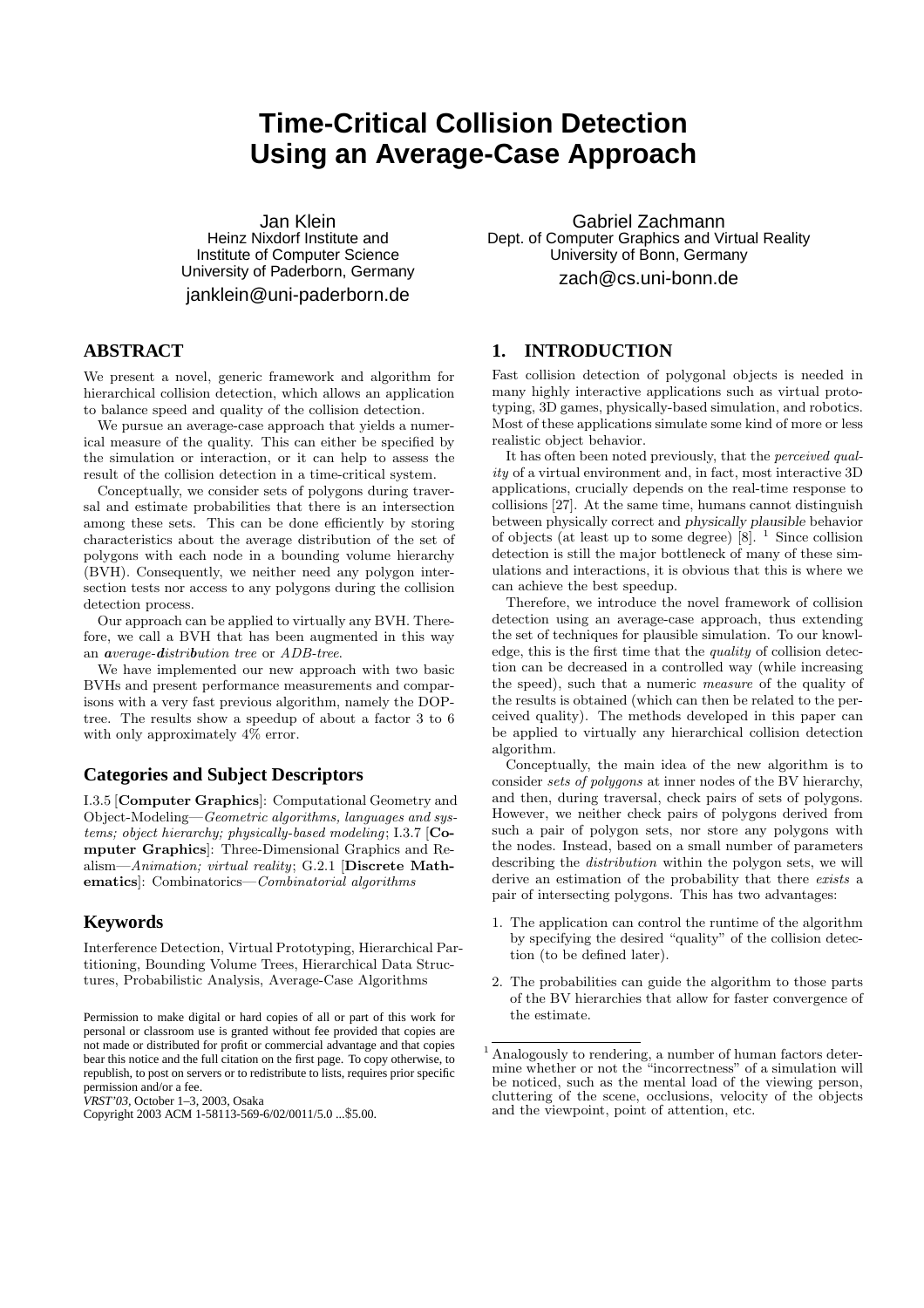The next section will review some of the work related to ours. Section 3 describes the framework and derivations in detail, while Section 4 provides various results and benchmarks of our new approach. Finally, Section 5 draws some conclusions and describes possible avenues for further work.

## **2. RELATED WORK**

Bounding volume (BV) hierarchies have proven to be a very efficient data structure for rigid collision detection, and, to some extent, even for deformable objects.

One of the design choices with BV trees is the type of BV. In the past, a wealth of BV types has been explored, such as spheres [13, 25], OBBs [12], DOPs [18, 30], Boxtrees [2, 31], AABBs [19, 28], and convex hulls [10].

Alternatives to BV hierarchies are approaches that utilize the graphics hardware [5, 6, 21, 23, 26]. Most of these methods utilize the stencil buffer or the feedback mechanism of OpenGL. However, all of them compete with the rendering module for the graphics resources (unless one spends another board just for the collision detection).

Another alternative are space-subdivision approaches, for instance by an octree [15] or a voxel grid [22]. In general, non-hierarchical data structures seem to be more promising for collision detection of deformable objects [1, 11, 14], although some geometric data structures suggest a natural BV hierarchy [20]. Deformable collision detection is not the focus of our work presented here.

BV hierarchies lend themselves well to time-critical collision detection, i.e., the scheduler interrupts the traversal when the time budget is exhausted. This has been observed by several researchers [9, 13]. Hubbard presented the idea of interruptible collision detection using sphere trees [13]. Dingliana and O'Sullivan [9] are concerned with modelling contacts based on interrupted sphere tree traversals. The method described there can be applied in our framework too. However, they do not provide any theoretical foundations concerning the error incurred by an incomplete traversal. In addition, their methods do not support applicationdriven "levels-of-detail" of collision detection, where the application can specify an allowable error rate beforehand.

A different approach to reducing query times is to try to learn and model the query probability distribution either before the hierarchy construction [3] or at runtime [4] (i.e., the construction is done on-demand). While being quite effective, their data structures and traversal algorithms are still pretty much the classical ones (besides the fact that they apply the approach only to the problem of detecting an intersection between a line segment and the environment/object). However, our framework can be combined with theirs very well and easily.

Probabilistic methods have been applied to other problems of computer graphics, such as out-of-core walkthroughs of virtual environments [16] and the randomized z-buffer [29]. To our knowledge, however, there is neither literature about probabilistic collision detection nor about algorithms using a probabilistic analysis or an average-case approach to control the quality and speed of collision detection.

## **3. AN AVERAGE-CASE APPROACH**

Given two BV hierarchies for two objects, virtually all collision detection approaches traverse the hierarchies simultaneously by an algorithm similar to that shown in Figure 1.

It allows to quickly zoom into areas of close proximity. The algorithm (usually) stops if an intersection is found or if the traversal has visited all relevant sub-trees.

| $\mathbf{traverse}(A,B)$                   |
|--------------------------------------------|
| if $A$ and $B$ do not overlap then return; |
| if $A$ and $B$ are leaves then             |
| return intersection of primitives enclosed |
| by $A$ and $B$ :                           |
| else                                       |
| for all children $A[i]$ and $B[j]$ do      |
| traverse $(A[i], B[j])$ ;                  |



As mentioned in the previous section, it is, of course, possible to just cut off this traversal any time the application or scheduler deems suitable. The problem with this approach is that it gives absolutely no hint as to the confidence in the result.

In contrast, our novel approach enables an application to trade accuracy for speed in a controlled fashion, so that it always has a "measure of confidence" into the result reported by the collision detection algorithm.





# **3.1 Overview of our Approach**

The idea of our algorithm is to guide and to abort the traversal by the probability that a pair of BVs contains intersecting polygons. The design of our algorithm was influenced by the idea to develop an algorithm that works well and efficient for most practical cases — in other words, that works well in the average case. Therefore, we estimate the probability of a collision within a pair of BVs by some characteristics about the average distribution of the polygons, but we do not use the exact positions of the polygons during the collision detection.

Conceptually, the intersection volume of A and B,  $A \cap B$ , is partitioned into a regular grid (see Figure 2). If a cell contains *enough* polygons of one BV, we call it a possible collision cell and if a cell is a possible collision cell with respect to  $A$  and also with respect to  $B$ , we call it a collision cell (a more precise definition is given in Section 3.2). Given the total number of cells in  $A \cap B$ , the number of possible collision cells from A and B, resp., lying in  $A \cap B$ , we can compute the probability that there are at least  $x$  collision cells in  $A \cap B$ . This probability can be used to estimate the probability that the polygons from  $A$  and  $B$  intersect. For the computations, we assume that the probability of being a possible collision cell is evenly distributed among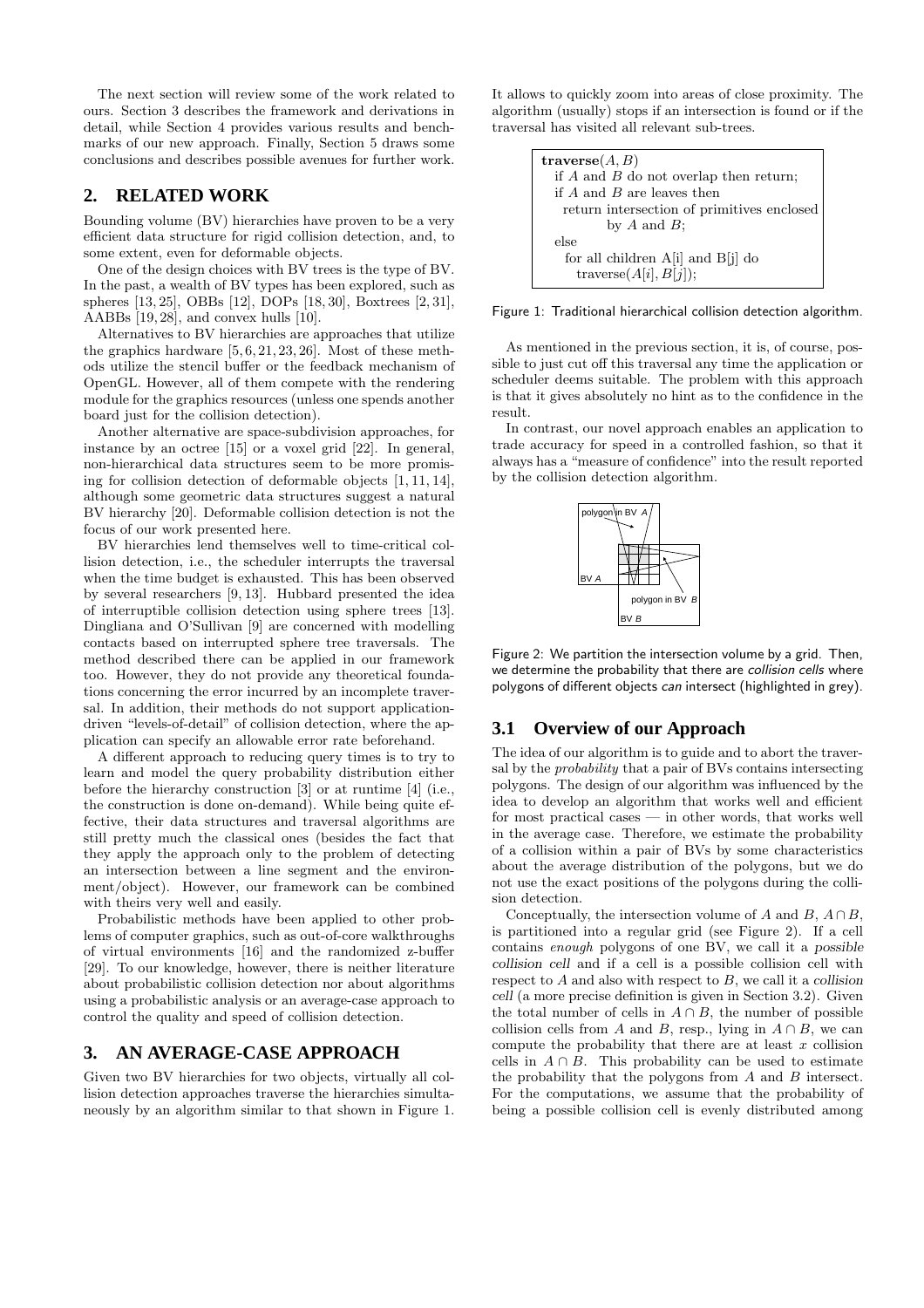all cells of the partitioning because we are looking for an algorithm that works well in the average case where the polygons are uniformly distributed in the BVs. Of course, this assumption is more realistic for smaller BVs (compared to the object size) than for larger ones. Later in Section 3.4.3 we pay special attention to uneven polygon distributions.

An outline of our traversal algorithm is shown in Figure 3. Function computeProb estimates the probability of an intersection between the polygon sets of two BVs. By descending first into those sub-trees that have highest probability, we can quickly increase the confidence in the result and determine the end of the traversal. Basically, we are now dealing with priorities of pairs of nodes, which we maintain in a priority queue. It contains only pairs whose corresponding polygons can intersect. The queue is sorted by the probability of an intersection. Instead of a recursive traversal, our algorithm just extracts the front node pair of the queue and inserts a number of child pairs.

The quality and speed of the collision detection strongly depends on the accuracy of the probability computation. Several factors contribute to that, such as the kind of partitioning and the size of the polygons relative to the size of the cells. This is discussed more detailed in Section 4.2.2.

There are two other important parameters in our traversal algorithm,  $p_{min}$  and  $k_{min}$ , that affect the quality and the speed of the collision detection. Both can be specified by the application every time it performs a collision detection. A pair of collision nodes is found if the probability of an intersection between their associated polygons is larger than  $p_{min}$ . A collision is reported if at least  $k_{min}$  such pairs have been found. The smaller  $p_{min}$  or  $k_{min}$ , the shorter is the runtime and, in most cases, the more errors are made.

| traverse $(A, B)$                       |
|-----------------------------------------|
| priorityQueue q; $k:=0$ ;               |
| q.insert(A, B, 1);                      |
| while $q$ is not empty do               |
| $A, B := q.pop;$                        |
| for all children $A[i]$ and $B[j]$ do   |
| $p := \text{computeProb}(A[i], B[i])$ ; |
| if $p > p_{min}$                        |
| $k:=k+1$ ;                              |
| if $k > k_{min}$ return "collision";    |
| if $p > 0$ q.insert $(A[i], B[j], p)$ ; |
| return "no collision";                  |

Figure 3: Our algorithm traverses two BV hierarchies by maintaining a priority queue of BV pairs sorted by the probability of an intersection.

The remainder of this section explains this framework more precisely in a top-down manner.

#### **3.2 Terms and Definitions**

For the sake of accuracy and conciseness, we introduce the following terms and definitions. We treat the terms bounding volume (BV) and node of a hierarchy synonymous. A and B will always denote BVs of two different hierarchies.

Definition 1 All polygons of the object contained in BV A or intersecting A are denoted as  $P(A)$ .

Let c be a cell of the partitioning of  $A \cap B$ . The total area of all polygons in  $P(A)$  clipped against cell c is denoted as  $Area<sub>c</sub>(A).$ 



Figure 4: A cubic collision cell c with side length a.  $Area<sub>c</sub>(A)$ Figure 4: A cubic collision cell c with side length a. Area<sub>c</sub>(A)<br>and Area<sub>c</sub>(B) must be at least MaxArea(c) =  $a^2\sqrt{2}$ , which is exactly the area of the two quadrangles.

 $MaxArea(c)$  denotes the area of the largest polygon that can be contained completely in cell c.

Definition 2 (possible collision cell) Given a BV A and a cell c. c is a possible collision cell, if  $Area<sub>c</sub>(A) \ge MaxArea(c)$ .

Definition 3 (collision cell) Given two intersecting BVs A and B as well as a partitioning of  $A \cap B$ . Then, A and B have a (common) collision cell iff  $\exists c : \text{Area}_{c}(A)$  $MaxArea(c) \wedge Area_c(B) \ge MaxArea(c)$  (with suitably chosen  $MaxArea(c)$ .

Definitions 2 and 3 are actually the first steps towards computing the probability of an intersection among the polygons of a pair of BVs. In particular, definition 3 is motivated by the following observation. Consider a cubic cell  $c$  with side length a, containing exactly one polygon from A and B, resp. Assuming  $Area<sub>c</sub>(A) = Area<sub>c</sub>(B) = MaxArea(c)$ , then we must have exactly the configuration shown in Figure 4,<br>i.e., on intersection, if we choose  ${\rm MaxArea}(\alpha) = \alpha^2 \sqrt{2}$ . Ob i.e., an intersection, if we choose  $MaxArea(c) = a^2\sqrt{2}$ . Obviously, a set of polygons is not planar (usually), so even if  $Area<sub>c</sub>(A)$  > MaxArea(c) there might still not be an intersection. But since almost all practical objects have bounded curvature in most vertices, the approximation by a planar polygon fits better and better as the polygon set covers smaller and smaller a surface of the object.

**Definition 4** ( $LB(c_{A\cap B})$ ) Given an arbitrary collision cell c from the partitioning of  $A \cap B$ . A lower bound for the probability that a collision occurs in c is denoted as  $LB(c_{A\cap B})$ .

Let us conclude this subsection by the following important definition.

**Definition 5** ( $Pr[c(A \cap B) \geq x]$ ) The probability that at least x collision cells exist in  $A \cap B$  is denoted as  $Pr[c(A \cap B)]$  $B) \geq x$ .

Overall, given the probability  $Pr[c(A \cap B) \geq 1]$ , a lower bound for the probability that the polygons from A and B intersect is given by

$$
Pr[P(A) \cap P(B) \neq \emptyset] \geq Pr[c(A \cap B) \geq 1] \cdot LB(c_{A \cap B}). \tag{1}
$$

A better lower bound is given in Section 3.5.2, where  $x >$ 1 is used for  $Pr[c(A \cap B) \geq x]$ . Section 3.5.1 will derive  $Pr[c(A \cap B) \geq x]$ , while Section 3.5.3 will derive  $LB(c_{A \cap B})$ .

## **3.3 ADB-Trees**

As mentioned before, our approach is applicable to virtually all BV hierarchies by augmenting them with a simple description of the distribution of the set of polygons. The resulting hierarchies are called ADB trees. In the following, we explicitly mention the type of BV only if necessary.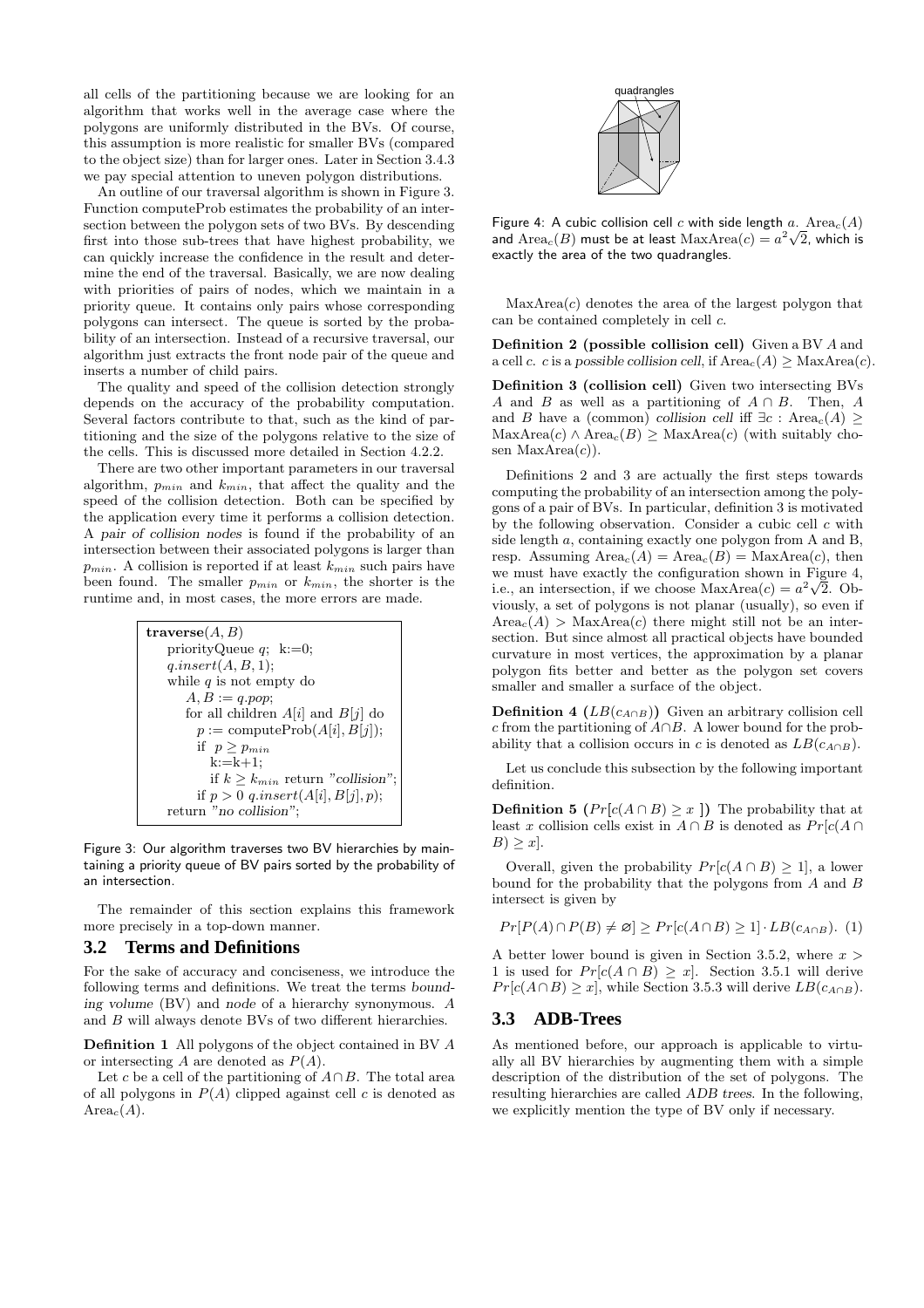Our function compute  $Prob(A, B)$  needs to estimate the probability  $Pr[c(A \cap B) \geq x]$  that is defined in the previous section. However, partitioning  $A \cap B$  during runtime is too expensive.

Therefore, we partition each BV during the construction of the hierarchy into a fixed number of cuboidal cells, (the partitioning is discussed more detailed in Section 4.2.2) and then we count the number of possible collision cell according to Definition 2 and store it with the node. Note that, thanks to our average-case approach making the assumption that each cell of the partitioning has the same probability to be a possible collision cell, we are not interested in exactly which cells are possible collision cells, but only in their number. As a consequence, this additional parameter per node incurs only a very small increase in the memory footprint of the BV hierarchy, even when utilizing very "light-weight" nodes such as spheres [13] or restricted boxes [31]. It is, of course, computed during preprocessing after the construction of the BV hierarchy.

Note that we do not need to store any polygons or pointers to polygons in leaf nodes. A possible intersection is determined solely based on the probabilities described so far.

In addition to the ADB-trees, we will need a number of lookup tables in order to compute  $Pr[c(A \cap B) \geq x]$  efficiently (see Section 3.5). Fortunately, they do not depend on the objects nor on the type of BV, so we need to precompute the lookup tables only once.

## **3.4 Probability Parameters**

As will be explained in Section 3.5,  $Pr[c(A \cap B) \geq x]$  can be computed from the following 3 parameters only:

- $s = #$  cells contained in  $A \cap B$ .
- $s_A = #$  possible collision cells from A in  $A \cap B$ ,
- $s_B = #$  possible collision cells from B in  $A \cap B$ .

In this section, we explain how to determine them during the collision detection process. Figure 5 gives an overview of the algorithm compute  $Prob(A, B)$ .

> compute $\textbf{Prob}(A, B)$ compute  $s, s_A, s_B$ ; look up for  $Pr[c(A \cap B) \geq x]$ using  $(s, s_A, s_B);$ estimate  $Pr[P(A) \cap P(B) \neq \emptyset]$  by  $Pr[c(A \cap B) \geq x]$  and  $LB(c_{A \cap B})$ ;

Figure 5: computeProb $(A, B)$  estimates the probability  $Pr[P(A) \cap P(B) \neq \emptyset]$  by only 3 parameters that can be efficiently computed on-the-fly.

#### *3.4.1 Equally sized BVs*

For a moment, let us assume that BVs A and B are of the same size and that the polygons are evenly distributed in both of them. Later in this section, we will lift both assumptions. Let  $c(A)$  denote the number of cells lying in A. Then, the number s of cells in  $A \cap B$  can easily be approximated by

$$
s = \frac{\text{Vol}(A \cap B)}{\text{Vol}(A)} \cdot c(A) \tag{2}
$$

Analogously, the parameters  $s_A$  and  $s_B$  are computed depending on the number of possible collision cells of A and B that have been determined during preprocessing.

Obviously, the cells of the preprocessing partitioning of A and  $B$  are not congruent with the cells of the partitioning of  $A \cap B$ . But congruence is not needed, because our probability computations are only based on the number of possible collision cells and the *number* of cells lying in  $A \cap B$ ; they are not based on geometrical properties.

#### *3.4.2 Differently sized BVs*

Now, consider the case that  $A$  and  $B$  are of different size. Without loss of generality, the cells in A are smaller than the cells in  $B$ . Then, we first compute s and  $s_A$  as described above. If we would also compute  $s_B$  this way, we would get too small a probability of collision because the number of possible collision cells would be assumed too small. In practice, the quality of the collision detection would not be affected but the performance, because the traversal would stop later than necessary.

As a remedy, we have to compute  $s_B$  depending on a partitioning with a cell size equal to the cell size of the BV A. Therefore, we look for child nodes of B whose sizes are (almost) equal to the size of A and compute  $s_B$  depending on these nodes. As a consequence, we have to traverse to the child nodes of B and we stop the traversal at a node  $B_i$  if  $Vol(B_i) \leq Vol(A)$ . Let  $pc(B_i)$  denote the number of possible collision cells lying in  $B_i$ . Then, we compute  $s_B$ . by

$$
s_{B_i} = \frac{\text{Vol}(B_i \cap A)}{\text{Vol}(B_i)} \cdot pc(B_i)
$$
 (3)

and  $s_B$  depending on the n nodes  $B_i$  where the traversal was aborted

$$
s_B = \sum_{i=1}^n s_{B_i}.\tag{4}
$$

In the case the traversal has reached a leaf node  $B_i$ , it could happen that  $Vol(B_i)$  is still larger than  $Vol(A)$ . Then, we compute  $s_{B_i}$  by Equation 3 and derive  $s_{B_i}$  that denotes the number of possible collision cells lying in  $A \cap B_i$  depending on a partitioning, where the cell size is equal to that of A.

It is self-evident to compute  $s_{B_i'}$  by increasing  $s_{B_i}$  depending on the ratio between the sizes of A and  $B_i$ . But if we would only increase  $s_{B_i}$  by  $\tau_{AB_i} := \text{Vol}(B_i) / \text{Vol}(A)$  it could happen that this would be an overestimate. Figure 6 illustrates the problem. A single cell from the partitioning of the BV  $B_i$  (left) encloses the same volume as the 8 cells in the middle and as the 27 cells in the right. The cells in the middle and on the right have the same volume as the cells of a BV A. So, the cell sizes differ by a factor of 8 and 27, but as one can see, the number of possible collision cells differs only by  $8 \cdot 1/2 = 4$  and  $27 \cdot 1/3 = 9$ .

Of course, this is only correct, if the polygons are aligned as shown in the figure. But as we are dealing with leaf nodes, the assumption that the polygons can be approximated by a single plane (as shown in our figure) is realistic for real-world models. We will discuss this later in detail in Section 3.5.3. As a consequence, we compute  $s_{B_i'}$  by Equation 5 and use this instead of  $s_{B_i}$  for evaluating Equation 4.

$$
s_{B_i'} = s_{B_i} \cdot \tau_{AB_i} \cdot \frac{1}{\sqrt[3]{\tau_{AB_i}}} \tag{5}
$$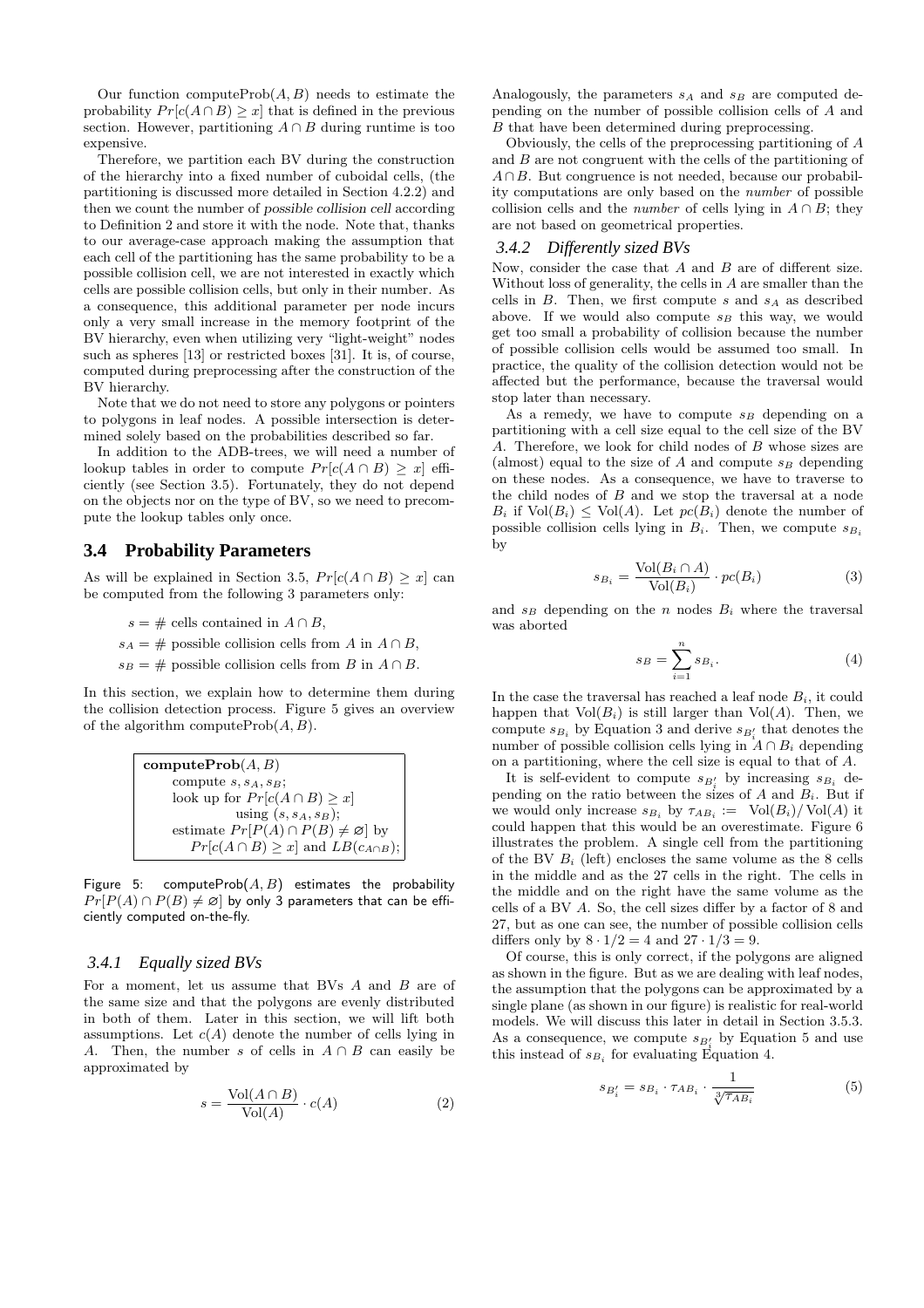

Figure 6: While the cell sizes differ by  $\tau_{AB_i}$  =  $\text{Vol}(B_i)/\text{Vol}(A)$ , the number of possible collision cells differs by  $\tau_{AB_i} \cdot 1/\sqrt[3]{\tau_{AB_i}}$ .

#### *3.4.3 Uneven polygon distributions*

Until now, we have assumed that the polygons are evenly distributed in the BVs A and B. In practice, this is obviously not always correct so that the parameters  $s, s_A$ , and  $s_B$  could lead to probabilities that are too low or too high.

As a remedy, we propose a two-level partitioning of each BV in the hierarchy: first, we partition the BV by a grid or pyramidal sectors (see Figure 7) into a (small) number of regions. Then, for each region, we compute the number of possible collision cells as described above. That way, we can capture the polygon distribution by a set of values, instead of only one. During collision detection, a better estimate of the number of possible collision cells lying in the intersection volume can be determined by considering only those regions that lie in the intersection. Let  $R_1, \ldots, R_n$  denote the *n* regions of a BV A and  $pc(R_i)$  the number of possible collision cells corresponding to the region  $R_i$ . Then,  $s_A$  can be computed as follows:



Figure 7: A BV can be subdivided into regions in order to capture uneven polygon distributions.

### **3.5 Probability Computations**

In this section, we explain the computation of the probability  $Pr[c(A \cap B) \geq x]$  and its usage.

#### *3.5.1 Probability of collision cells*

Recall that compute $Prob(A, B)$  estimates the probability that polygons contained in two BVs A and B intersect (see Figure 5). Given a partitioning of  $A \cap B$  and the numbers  $s, s<sub>A</sub>, s<sub>B</sub>$ , the question is: what is the probability that at least x of the s cells are possible collision cells of the  $s_A$  cells and are *also* possible collision cells of the  $s_B$  cells? This is the probability that at least  $x$  collision cells exit.

Note that the  $s_A + s_B$  possible collision cells are randomly but not independently distributed among the s cells: obviously, it can never happen that two or more of the  $s_A$  or  $s_B$ , resp., possible collision cells are distributed on the same cell, i.e., s<sup>A</sup> possible collision cells are distributed on exactly the same number of cells of the partitioning. This problem can be stated more abstractly and generalized by the following definition.

**Definition 6** ( $Pr[\# \text{ filled bins} \geq x]$ ) Given u bins, v blue balls, and w red balls. The balls are randomly thrown into the u bins, whereby a bin never gets two or more red or two or more blue balls. The probability that at least  $x$  of the  $u$  bins get a red and a blue ball is denoted as  $Pr[\text{\# filled bins} \geq x].$ 

If  $u = s, v = s_A$  and  $w = s_B$ , this definition is related to our original problem by the following observation, because we assume that each cell of the partitioning has the same probability of being a possible collision cell.

#### Observation 1

 $Pr[c(A \cap B) \geq x] \approx Pr[\text{\# filled bins} \geq x].$ 

Now, let us determine  $Pr[\text{\# filled bins} \geq x]$ . The probability, that exactly  $t$  of the  $u$  bins get a red and a blue ball, is

$$
\frac{\binom{w}{t}\binom{u-w}{v-t}}{\binom{u}{v}}
$$

Explanation: Let us assume, the  $w$  red balls have already been thrown into the  $u$  bins. Now, the question is: what is the probability that  $t$  of the  $v$  blue balls are thrown into bins containing a red ball?  $\binom{u}{v}$  is the number of possibilities to distribute the  $v$  blue balls to the  $u$  bins. The number of possibilities that  $t$  of the  $v$  blue balls are distributed to bins already filled with a red ball is  $\binom{w}{t}$ . And the remaining  $v-t$ blue balls have to be distributed simultaneously to the  $u-w$ empty bins.

Thus, the probability that at least  $x$  of the  $u$  bins get a red and a blue ball, is

$$
Pr[\#\text{ filled bins } \ge x] = 1 - \sum_{t=0}^{x-1} \frac{\binom{w}{t} \binom{u-w}{v-t}}{\binom{w}{v}}
$$
(6)

In the case  $x = 1$ , this equation can be simplified yielding

$$
Pr[\#\text{ filled bins } \ge 1] = 1 - \frac{\binom{u-w}{v}}{\binom{u}{v}} \tag{7}
$$

$$
\stackrel{v \ge 0}{=} 1 - \prod_{i=1}^{v} (1 - \frac{w}{u - v + i}). \tag{7}
$$

It is obvious that in Equation 7,  $u - v$  has to be computed only once. Therefore,  $4v + 1$  operations are necessary to compute  $Pr[\# \text{ filled bins} \geq 1]$  and in the worst case (where  $v = 8^3 \wedge w = 8^3$ )  $4 \times 8^3 + 1 = 2049$  operations are necessary to calculate  $Pr[\#$  filled bins  $\geq 1$  for a single pair of nodes. Of course, this would be too expensive during runtime. Therefore, we compute a complete lookup table for  $Pr[\#$  filled bins  $\geq x]$ , which has to be done only once for our algorithm. Note that  $Pr[\text{\# filled bins} \geq x]$  is completely independent of the type of BV or model.

#### *3.5.2 Probability of collision*

Until now, for computing a lower bound for  $Pr[P(A) \cap$  $P(B) \neq \emptyset$  (see Equation 1) we have only used the probability that at least *one* collision cell exists in  $A \cap B$ . Although the algorithm achieves very good quality using only that probability, we can improve the lower bound by using the probability that several collision cells are in the intersection, i.e., by using  $Pr[c(A \cap B) \geq x], x > 1$ . Obviously,  $Pr[c(A \cap B) \geq x]$  decreases as x increases. But the more collision cells (with high probability) in the intersection volume are, the higher the probability is that a collision really takes place in the pair of BVs.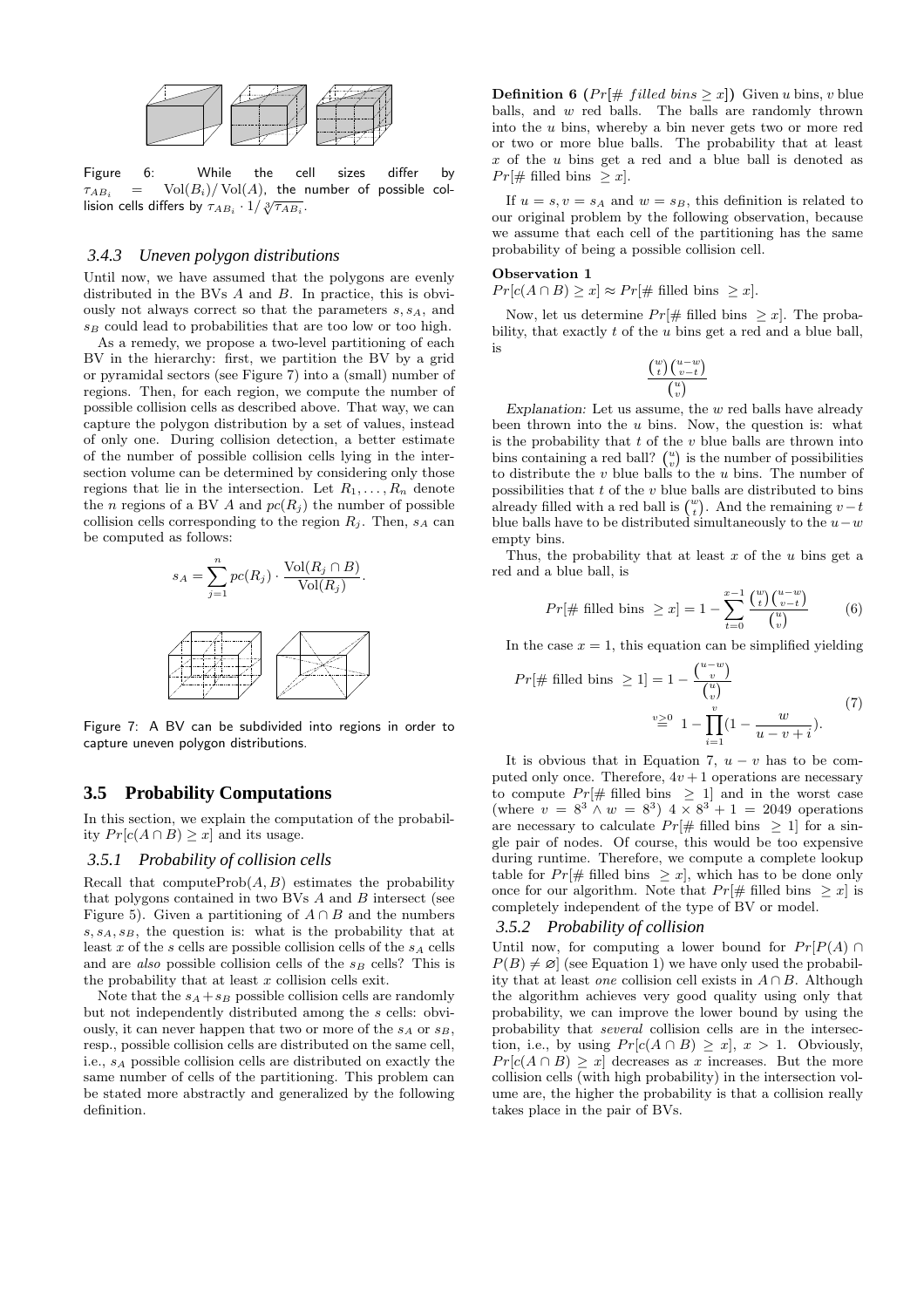Let a partitioning of  $A \cap B$  be given. Then, a lower bound for the probability  $Pr[P(A) \cap P(B) \neq \emptyset]$  can be computed by

$$
Pr[P(A) \cap P(B) \neq \emptyset] \ge \max_{x \le \min\{s_A, s_B\}} \left\{ Pr[c(A \cap B) \ge x] \cdot \left(1 - (1 - LB(c_{A \cap B}))^x\right) \right\}
$$
\n(8)

because  $(1 - (1 - LB(c_{A \cap B}))^x)$  denotes a lower bound for the probability that in at least one of the  $x$  collision cells a collision takes place. Note that, if we use the approximation shown in Observation 1, this is not a lower bound any longer, but only a good estimation of it.



Figure 8: Usually,  $(1 - (1 - LB(c_{A \cap B}))^{x}) \cdot Pr[c(A \cap B) \geq x]$ is maximal for  $x \leq 10$ .

In practice, it is sufficient to evaluate Equation 8 for small x, because for realistic values of s,  $s_A$ ,  $s_B$ , and  $LB(c_{A\cap B})$  it assumes the maximum at a small  $x$  (see Figure 8). Consequently, we bound x by a small number (e.g., 10) in Equation 8. Summarizing this section, in order to get a better lower bound for the collision probability,  $Pr[P(A) \cap P(B) \neq$  $\varnothing$  can be computed by Equation 8 instead of Equation 1.

#### *3.5.3 Probability of intersection in a cell*

It remains to derive  $LB(c_{A\cap B})$ , which denotes a lower bound for the probability of an intersection in an arbitrary collision cell from the partitioning of  $A \cap B$  (see Defintion 4).

For most real-world models, we can assume that the curvature of the surfaces is bounded (possibly except in a finite number of curves on the surface). Now consider a collision cell  $c \subset A \cap B$ , i.e., it contains two sets of polygons,  $P(A)$ and  $P(B)$ . Because we are looking for a lower bound, we can only assume that  $Area<sub>c</sub>(A)$  and  $Area<sub>c</sub>(B)$  are equal to  $MaxArea(c)$ .

Suppose the cell  $c$  is large compared to the size of the objects. Then, the possible curvature of the surface parts in  $P(A)$  and  $P(B)$  can lead to convex hulls of  $P(A)$  and  $P(B)$ that are small with respect to  $c$ . Therefore, the probability of an intersection is small.

On the other hand, as the traversal of the BV hierarchies reaches lower levels, c becomes small compared to the size of the objects. Then, because of the bounded curvature,  $P(A)$  and  $P(B)$  can be approximated better and better by two plane polygons. In the extreme, we reach exactly the situation shown in Figure 4. Therefore, we estimate the lower bound  $LB(c_{A\cap B})$  by

$$
LB(c_{A \cap B}) \approx \frac{d_A + d_B}{d_{max_A} + d_{max_B}}
$$

where  $d_A, d_B$  are the depth of node A, B in their respective

BV hierarchies, and  $d_{max_A}$ ,  $d_{max_B}$  are the maximum depths. In other words, the larger the depth of the nodes of A and B, the smaller the BVs, and the larger is the probability that the polygons in a collision cell intersect.

Note that if we approximate  $LB(c_{A\cap B})$  as described above, the lower bound given in Equation 8 is not a lower bound any longer, but only a good estimation of it.

## **3.6 Intersection Volume**

Since Equation 2 has to be computed once per node pair during the hierarchy traversal, we need a fast way to compute Vol $(A \cap B)$ . However, an exact computation is prohibitively expensive for most BVs (except spheres), even for cubes, because they are not aligned with each other. So we need to resort to approximations. A simple and efficient one is to enclose the BVs by spheres and compute their intersection volume. Unfortunately, this is also a very inaccurate one. In the case of DOPs (note that cubes are special 6-DOPs), we could also enclose one of  $A$  or  $B$  by an aligned DOP efficiently [30]. Another method that works only for boxes (and similarly for DOPs) is to choose three slabs out of the  $2 \times 3$ slabs defined by two boxes  $A$  and  $B$  [7]. Figure 9 illustrates this idea. The volume of the resulting parallelepiped can be computed by the scalar triple product.



Figure 9: The intersection volume (highlighted area) could be approximated by taking the three best slabs [7]. For the sake of illustration, the figure is in 2D.

Since the above mentioned methods can all produce fairly gross overestimations, and since the latter two methods are also quite expensive (for our purpose), we propose a different method. The idea is shown in Figure 10.

Given two bounding boxes of (nearly) the same size at a certain distance  $d$  that are not necessarily aligned with each other. Then, an upper bound of their intersection volume is given by two BVs of the same size with the same distance  $d$ , that are aligned as one of the 3 cases shown in the Figure 10. So we only need to tentatively compute the intersection volume  $V_i$  for each of them. Then,  $\max\{V_1, V_2, V_3\}$  is an upper bound of the intersection volume. In the following, let  $a, b$ , and c denote the side lengths of the BVs, where  $a \geq b \geq c$ . Then

$$
V_1 = a \cdot b \cdot c \cdot (1 - \frac{d}{\sqrt{a^2}})^1 = (a - d) \cdot b \cdot c
$$
  
\n
$$
V_2 = a \cdot b \cdot c \cdot (1 - \frac{d}{\sqrt{a^2 + b^2}})^2
$$
  
\n
$$
V_3 = a \cdot b \cdot c \cdot (1 - \frac{d}{\sqrt{a^2 + b^2 + c^2}})^3
$$

To prove this claim, one has to perform two steps. First of all, assume that the boxes are axis-aligned. Without loss of generality, let one box be centered at the origin and the other centered at  $P = (x, y, z)$ . Then, the intersection volume is  $V = (a-x)(b-x)(c-x)$ , which has to be maximized under the constraint that  $x^2 + y^2 + z^2 = d^2$ . Then, one has to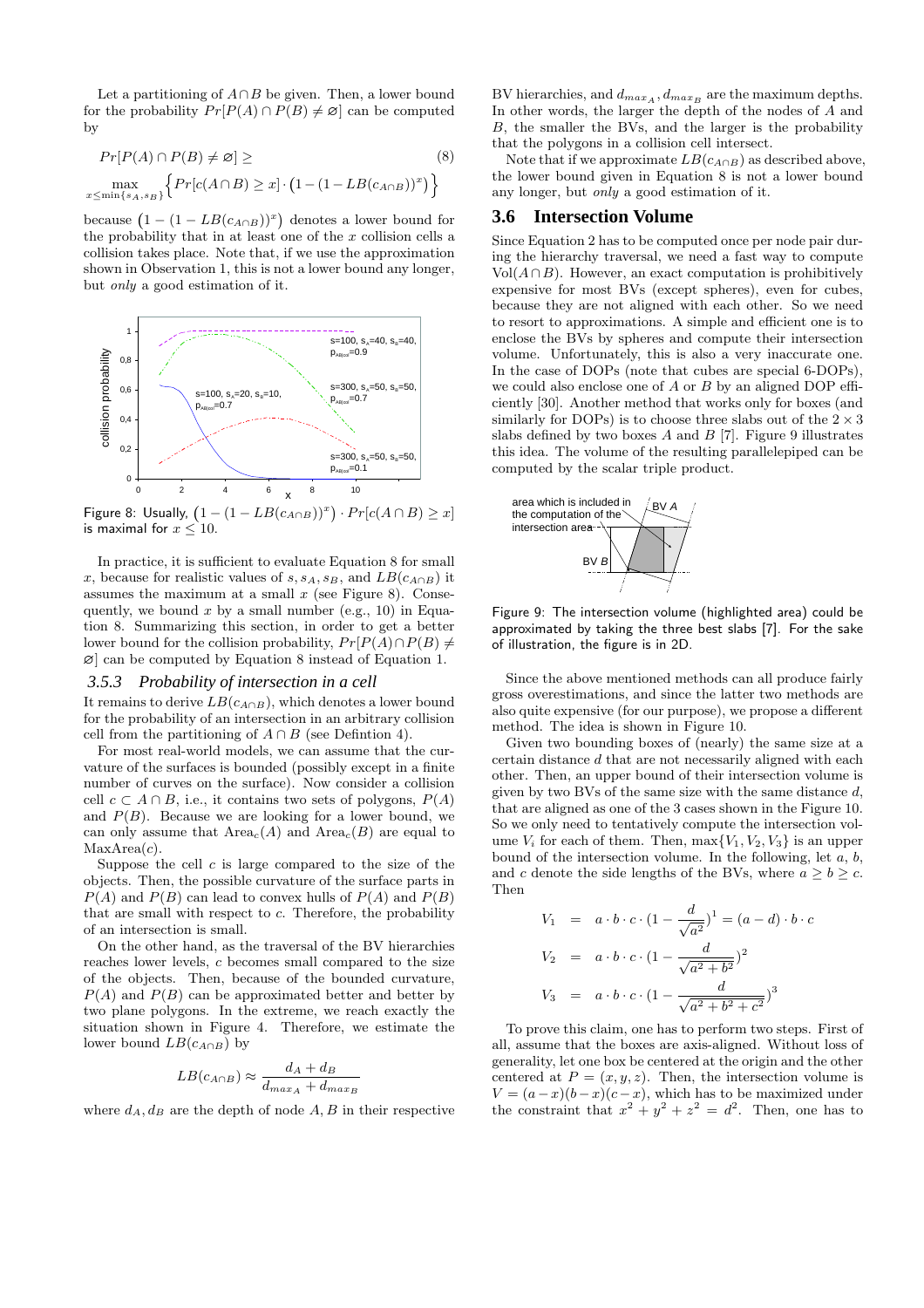show that  $V \le \max\{V_1, V_2, V_3\}$  always holds. In the second step, one has to prove that for a rotated BV the intersection volume is smaller or equal than when aligning that BV while keeping the same distance. If the difference of the size of the two bounding boxes is above a certain threshold, we use the intersection volume of the two bounding spheres as an estimate. In our experience this seems to work well.



Figure 10: We estimate the intersection volume for two not necessarily aligned BVs by the maximum of three corresponding aligned cases,  $\max\{V_1, V_2, V_3\}$ , which is an upper bound. Note that, also for non-cubic BVs, the line through the midpoints of the two BVs has to intersect the vertices and/or edges of the BV of the intersection volume as shown.

## **4. RESULTS**

Because our approach is applicable to most hierarchical BV hierarchies, we have decided to implement two basic data structures, namely an octree and an AABB tree, that are used in many VR applications and that can easily be turned into ADB-trees. The construction heuristic of the AABB tree is the same as that used for the restricted boxtree [31]. Figure 12 shows the timing results of a comparison between our ADB-trees based on the octree and the AABB tree. Obviously, the AABB tree performs better by a factor  $> 3$ and we have obtained similar results with all other models. Therefore, all the following benchmarks were performed using our ADB-tree based on AABBs.



Figure 12: Comparison of our ADB-trees based on an octree and on an AABB tree. Here, the results for the car body with 20,000 polygons are shown, but we have obtained similar ones for all other objects of our suite.

We implemented our new algorithm in C++. As of yet, the implementation is not fully optimized. In the following, all results have been obtained on a 2.4 GHz Pentium-IV with 1 GB main memory.

#### **4.1 Benchmark Scenario**

For timing the performance and measuring the quality of our algorithm, we have used a set of CAD objects, each of



Figure 13: A snapshot of the benchmarking procedure (objects are rendered transparent). The two boxes show one pair of BVs that contain at least one collision cell with high probability.

| BV hierarchy            | <b>Bytes</b> |
|-------------------------|--------------|
| ADB tree based on AABBs | 36           |
| sphere tree             | 16           |
| AABB tree               | 28           |
| OBB tree                | 64           |
| 24-DOP tree             | 100          |

Table 1: This table compares the amount of memory per node for our ADB-tree with some traditional ones.

them with varying complexities (see Figure 11 in the Color Plates Appendix).

Benchmarking is performed by the procedure proposed in Zachmann [31], which computes average collision detection times for a range of distances between two identical objects.

Figure 13 shows a snapshot of this benchmarking procedure, where one pair of BVs has been highlighted, which contain at least one collision cell with high probability.

## **4.2 Preprocessing**

#### *4.2.1 Memory requirements*

Table 1 summarizes the number of bytes per node for different BV hierarchies. Note that we do not need to store any polygons or pointers to polygons in leaf nodes. Therefore, we need exactly the same number of bytes for each node in our hierarchy. We use 24 bytes for storing two vectors that define the BV, 4 bytes for a pointer to child nodes, 4 bytes for storing possible collision cells and 4 bytes for storing the volume of the BV.

#### *4.2.2 Partitioning of BVs*

As mentioned in Section 3.1, the quality of the collision detection depends, to some extent, on the number of cells a BV is partitioned into. Our experiments have shown, that 8 3 cells per node are sufficient: if the nodes are partitioned into more cells, the collision quality (in the sense of the error rate) does not seem to improve and if less cells are chosen, the quality gets worse. Of course, the finer the partitioning, the more possible collision cells are stored at each node and the larger are  $s_A$  and  $s_B$  — but also the larger is s. So, the probability  $Pr[\text{\# filled bins} \geq x]$  does not necessarily increase if the number of cells of the partitioning increases.

An other reason for restricting the number of cells by  $8^3$ is that the finer the subdivision into cells, the larger are the lookup tables (and the higher is the memory consumption) because the values s,  $s_A$  and  $s_B$  directly depend on the partitioning.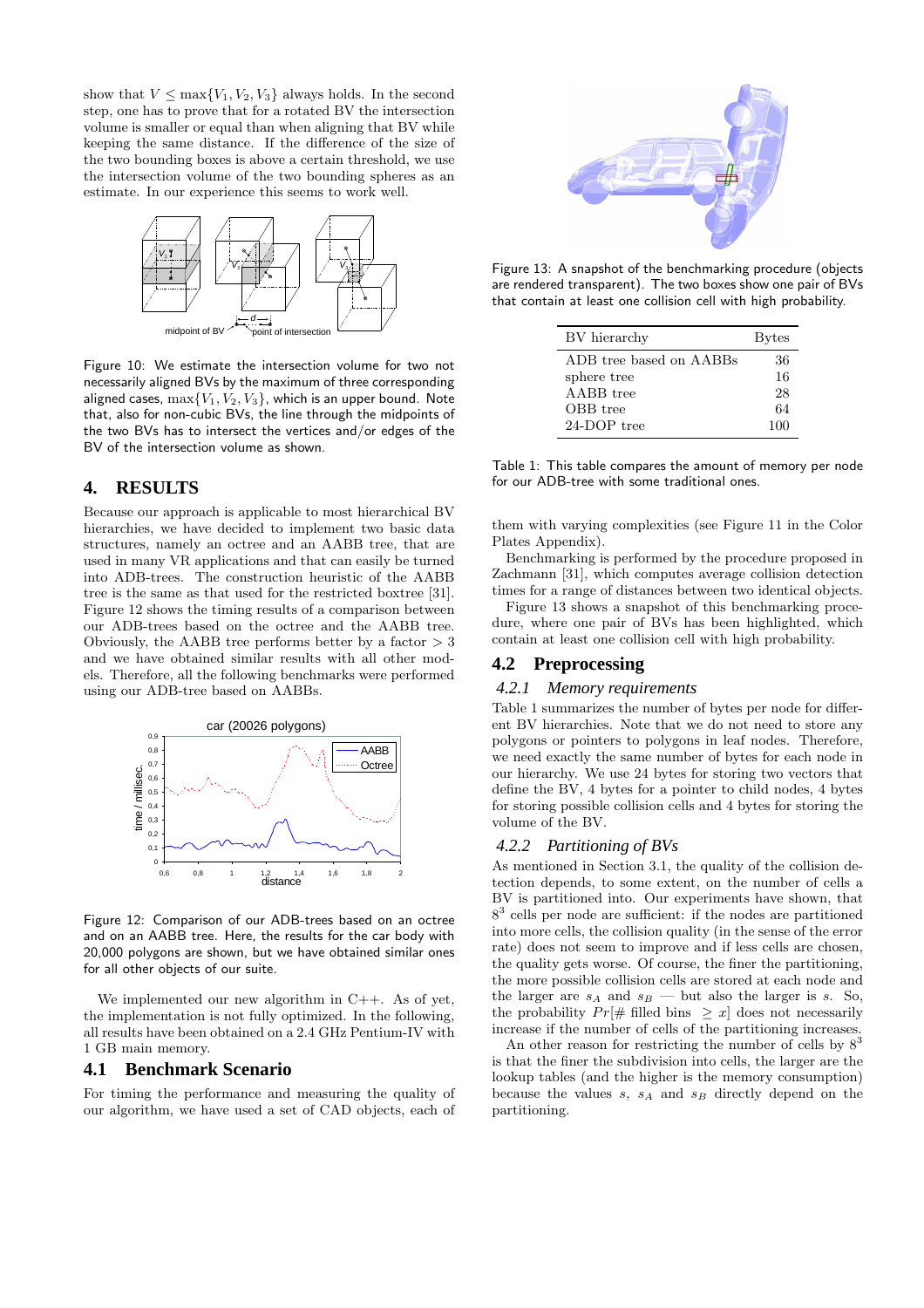

Figure 11: Some objects of our test suite: body of a car, lock of a car door, and a set of pipes. (Data courtesy of VW and BMW)



Figure 14: Timings for different models and different polygon counts ( $k_{min} = 10$  and  $p_{min} = 0.99$ ). Also, a runtime comparison to a DOP tree is shown (see Section 4.3.3).

#### *4.2.3 Lookup Tables*

As mentioned before, we need a lookup table for the probabilities  $Pr[\# \text{ filled bins} > x]$  with  $u, v, w \in \{1, ..., 512\}$ and  $x \leq 10$  (see Section 3.5.2). By exploiting the fact that  $Pr[\# \text{ filled bins} \geq x]$  for  $u = u', v = v', w = w'$  is equal to  $Pr[\# \text{ filled bins } \geq x]$  for  $u = u', v = w', w = v'$ , we can reduce the memory usage of that lookup table by a factor 2. Still, for each x, the lookup table would contain  $512 \cdot \sum_{i=1}^{512} i$ entries amounting to about 256 MB. Fortunately, we can reduce the number of entries significantly by exploiting the monotonicity of  $Pr[\#$  filled bins  $\geq x$  in the variables v and w. If the probability for  $u = u', v = v', w = w'$  is close to 1  $(e.g., \geq 1-0.9\cdot 10^{-5})$ , then we do not compute the probabilities for  $u = u', v = v', w \geq w' + 1$ ; instead, we continue at  $u = u', v = v' + 1, w = v' + 1$ . On average, this reduces the number of probabilities for one lookup table by a factor of 17. Figure 15 gives an overview of the memory consumption for storing the lookup tables.

Note that for computing  $Pr[\#$  filled bins  $\geq x$  the binomial coefficients can become very large. Therefore, in order to compute the probabilities as accurate as possible, one should use arbitrary precision for numeric calculations. Using Maple, the time for computing all ten tables took about 93 hours. As mentioned earlier, these lookup tables are absolutely independent of the models, so that they have to be computed only once and can be stored in a file.

#### **4.3 Performance and Quality**

#### *4.3.1 Time and Quality versus Complexity*

Each plot in Figure 14 shows the runtime for a model of varying complexity (the legend gives the number of polygons per object). In most cases, the runtime is fairly independent of the complexity. There are exceptions, for instance, the



Figure 15: Memory consumption of our ten lookup tables.

pipes with 9,814 polygons take even slightly longer than the pipes modelled with 124,736 polygons. We conjecture that this is caused by larger polygons in the coarser resolution of the model which allows the construction heuristic less possibilities to construct optimal BV hierarchies.

Figure 16 shows the error rates corresponding to the timings in Figure 14. Here, the error is defined as the percentage of wrong detections. For measuring them, we have compared our results with an exact approach. Only collision tests are considered where at least the outer BVs, which enclose the whole objects, intersect. Apparently, the error rates are always relatively low and mostly independent of the complexities: on average, only 1.89% (sharan), 1.54% (door lock), and 2.10% (pipes) wrong collisions are reported if the objects have a distance between 0.4 and 2.1, and about 3.19% (sharan), 1.71% (door lock), and 3.15% (pipes) wrong collisions are reported for distances between 1 and 2.

#### *4.3.2 Time versus Quality*

In this section, we examine how the runtime depends on the quality of the collision detection.

As mentioned in Section 3.1, the runtime and the qual-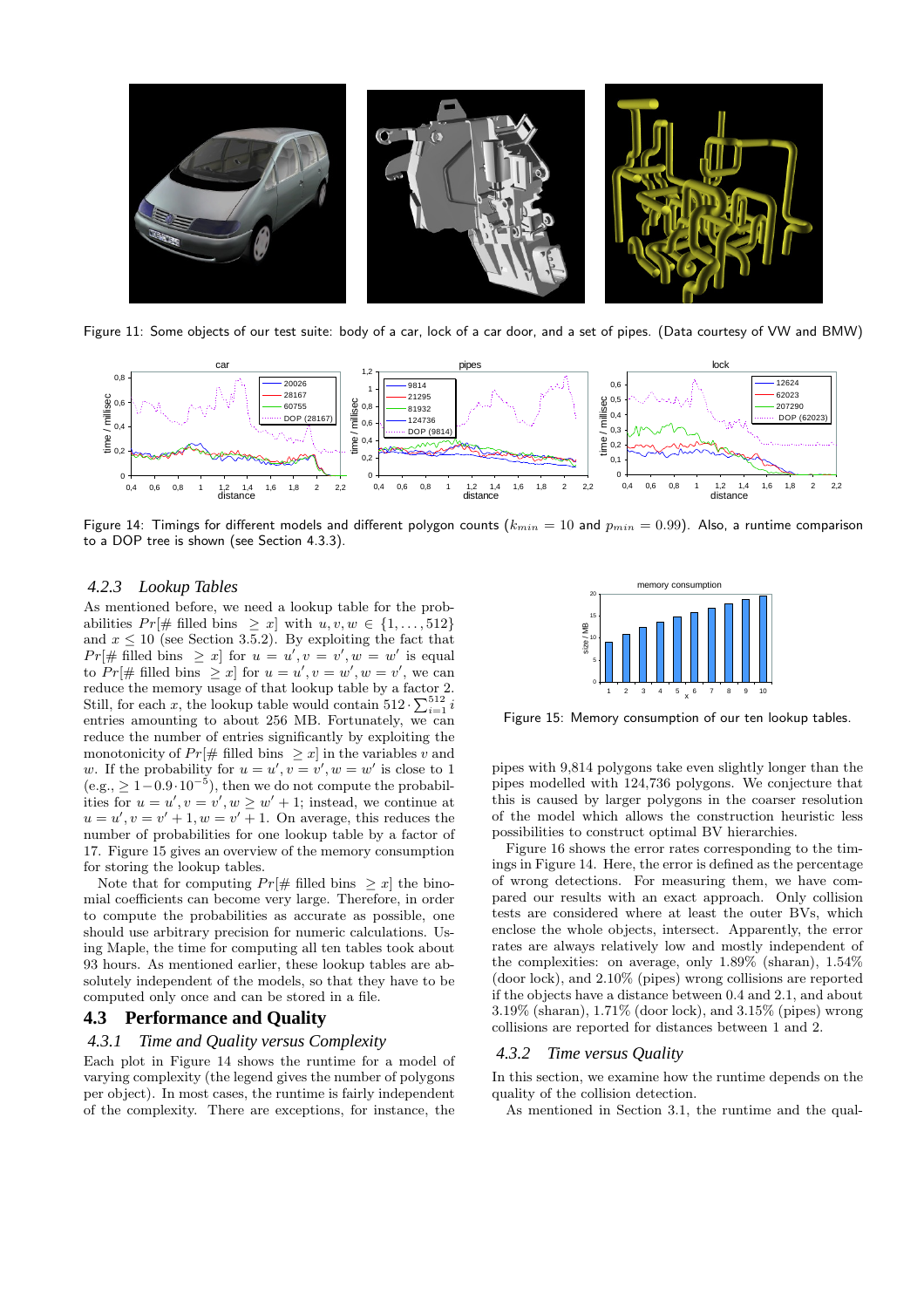

Figure 16: Error rates corresponding to the timings in Figure 14.



Figure 17: Runtime and error comparisons for the car body with 20,000 polygons. Left, center: timings and error rates for different  $p_{min}$  ( $k_{min} = 10$ ); right: Timings for different  $k_{min}$  ( $p_{min} = 0.99$ ).

ity can be influenced by the values of  $p_{min}$  and  $k_{min}$  (see also Figure 3): the smaller  $p_{min}$  or  $k_{min}$ , the shorter is the runtime and, usually, the more errors are made.

Figure 17 on the left shows the correlation between the runtime and  $p_{min}$  (car, 20026 polygons). The corresponding error rates are shown in the middle. Obviously, as  $p_{min}$  increases the error rate decreases. There are a few exceptions, where more errors are made when using a larger  $p_{min}$ . We conjecture that this is caused by pairs of BVs where corresponding polygons (that do intersect) have a low probability of intersection. For  $p_{min} = 0.9$  and  $p_{min} = 0.99$  the errors differ only by less than 2% points while for  $p_{min} = 0.9$  and  $p_{min} = 0.5$  the errors differ by about 5% points on average (object distances between 1.2 and 2).

In Figure 17 (right) the timings for different  $k_{min}$  (the number of pairs of collision nodes that have to be found before the traversal stops) are compared (car, 20026 polygons). Due to space limitations, the corresponding errors can only be found in the extended version of this paper [17]. Only about 0.2% points less errors are made if  $k_{min}$  increases from 5 to 10, while 2% points less errors occur if  $k_{min}$  is changed from 1 to 5 (object distances between 1.2 and 2). Comparing the timings for  $k_{min} = 5$  and  $k_{min} = 10$ , it is questionable whether an increase in accuracy by 0.2% points justifies a decrease in speed by a factor  $\approx 2.3$ .

#### *4.3.3 Performance comparison*

A runtime comparison between our approach and a DOP tree implementation, where no probabilities are utilized, can be found in Figure 14. We have implemented the DOP tree with the same care as for our new approach. The runtime for the DOP tree is only shown for a single resolution at which the highest performance was achieved using the DOP tree approach. As you can notice, our algorithm is always remarkably faster, e.g., in the case of the car body our new algorithm is  $\approx 3$  times faster on average  $(k_{min} = 10, p_{min} =$  $0.99$ ) and  $> 6$  times faster if the error rate may increase by only 0.2% points  $(k_{min} = 5, p_{min} = 0.99$ , see also Figure 17).

## **5. CONCLUSION AND FUTURE WORK**

In this paper we have presented a general method to turn a conventional hierarchical collision detection algorithm into one that uses probability estimations to decrease the quality of collision detection in a controlled way. To our knowledge, this is the first approach to this problem.

Our algorithm can be utilized to increase the perceived quality of simulations and interactions by increasing the performance without noticeably decreasing the correctness. More precisely, our novel framework can be useful in several ways:

- It allows applications that do not need a precise collision detection to take advantage of that opportunity by specifying a desired *quality* threshold, thus decreasing the collision detection time significantly.
- It allows a scheduler to interrupt the collision detection while still allowing the collision detection to make a better effort than in the traditional traversal schemes and return a kind of measure of confidence in the result.

Note that in both cases, the application can still obtain meaningful contact information in order to handle the collision.

Our approach is made possible by augmenting traditional BV hierarchies with just a few additional parameters per node, which are utilized during traversal to efficiently compute the probability of a collision occurring among the polygons of a pair of BVs. These probabilities are then used as priorities to direct the traversal into those parts of the BV trees with higher probability.

We have implemented our new ADB-trees (average-distribution trees) based on AABBs and octrees and present performance measurements and comparisons with a fast traditional algorithm, namely the DOP-tree. The results show a